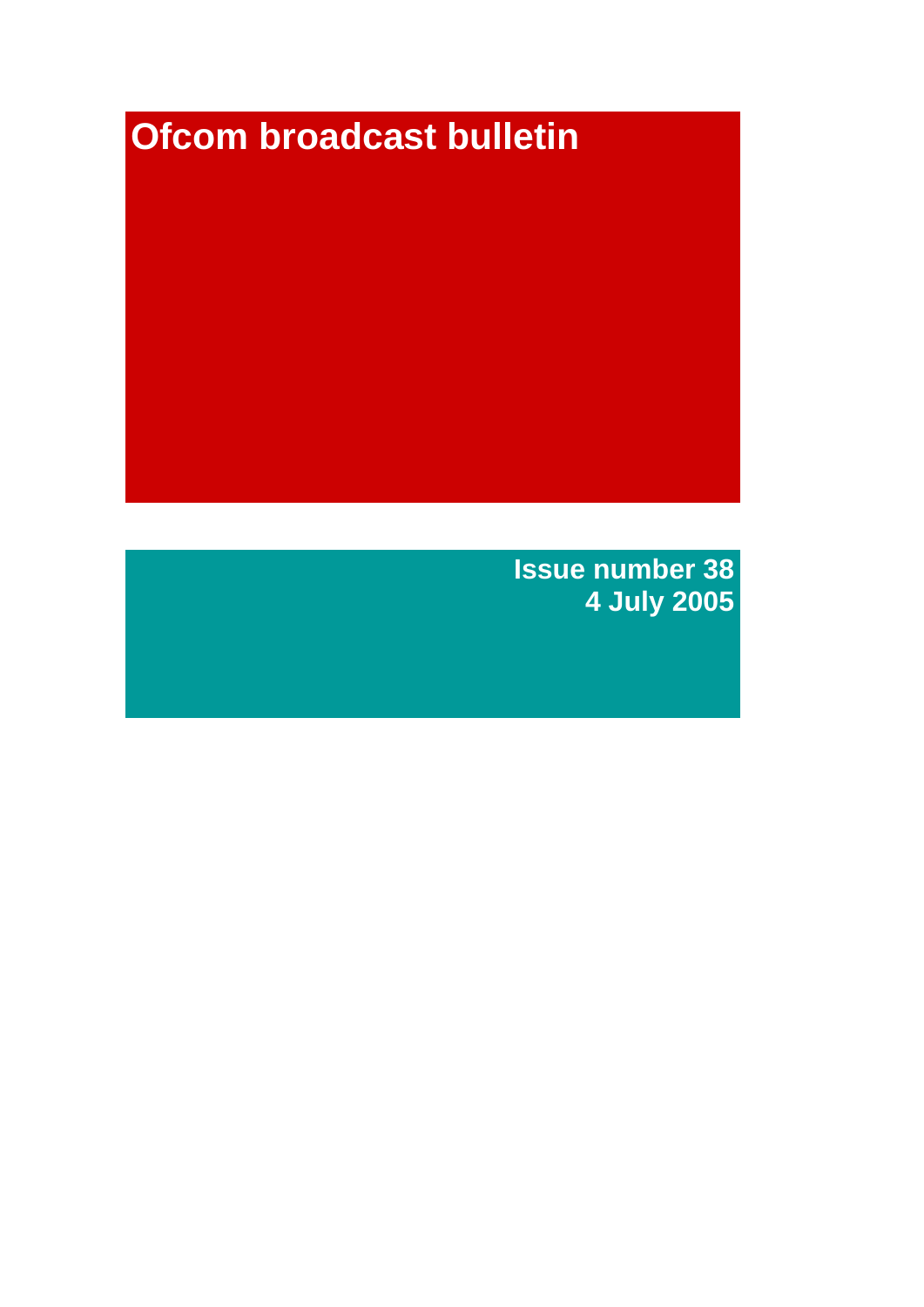Ofcom broadcast bulletin 38 4 July 2005

# **Contents**

| Introduction                                 | 3  |
|----------------------------------------------|----|
| <b>Standards cases</b>                       |    |
| In Breach                                    | 4  |
| Resolved                                     | 6  |
| Other programmes not in breach/outside remit | 11 |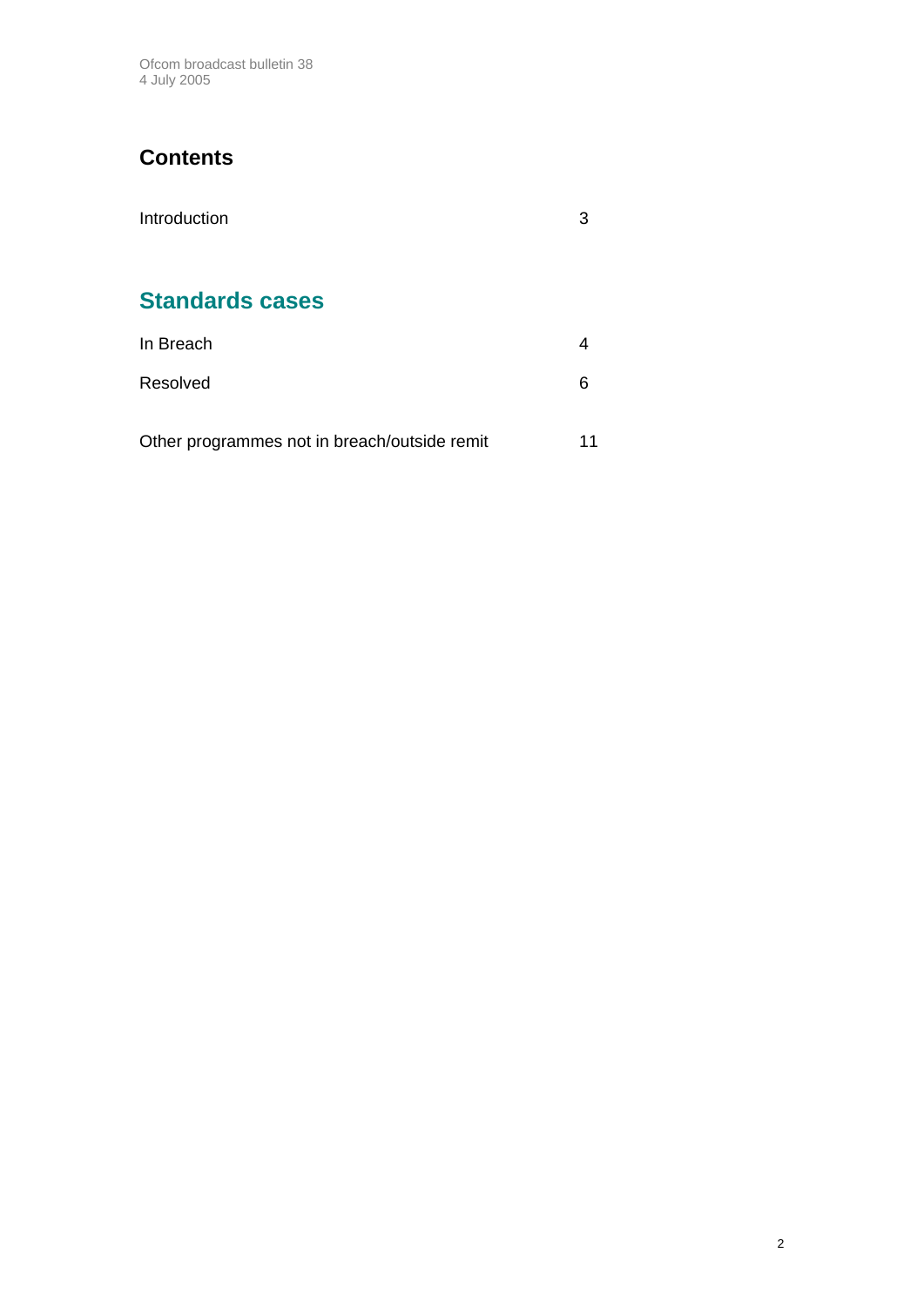# **Introduction**

The Communications Act 2003 allows for the codes of the legacy regulators to remain in force until such time as Ofcom developed its own Code. Ofcom consulted in 2004 on its new Code. Ofcom's Broadcasting Code has now been published and will take effect from 25 July 2005 (with the exception of Rule 10.17 which comes into effect on 1 July 2005).

The Broadcasting Code can be found at http://www.ofcom.org.uk/tv/ifi/codes/bcode/

The codes and rules currently in force for broadcast content are:

- Advertising and Sponsorship Code (Radio Authority)
- News & Current Affairs Code and Programme Code (Radio Authority)
- Code on Standards (Broadcasting Standards Commission)
- Code on Fairness and Privacy (Broadcasting Standards Commission)
- Programme Code (Independent Television Commission)
- Programme Sponsorship Code (Independent Television Commission)
- Rules on the Amount and Scheduling of Advertising

From time to time adjudications relating to advertising content may appear in the bulletin in relation to areas of advertising regulation which remain with Ofcom (including the application of formal sanctions by Ofcom).

*Copies of the full adjudications for Upheld and Not Upheld Fairness and Privacy cases can be found on the Ofcom website: www.ofcom.org.uk*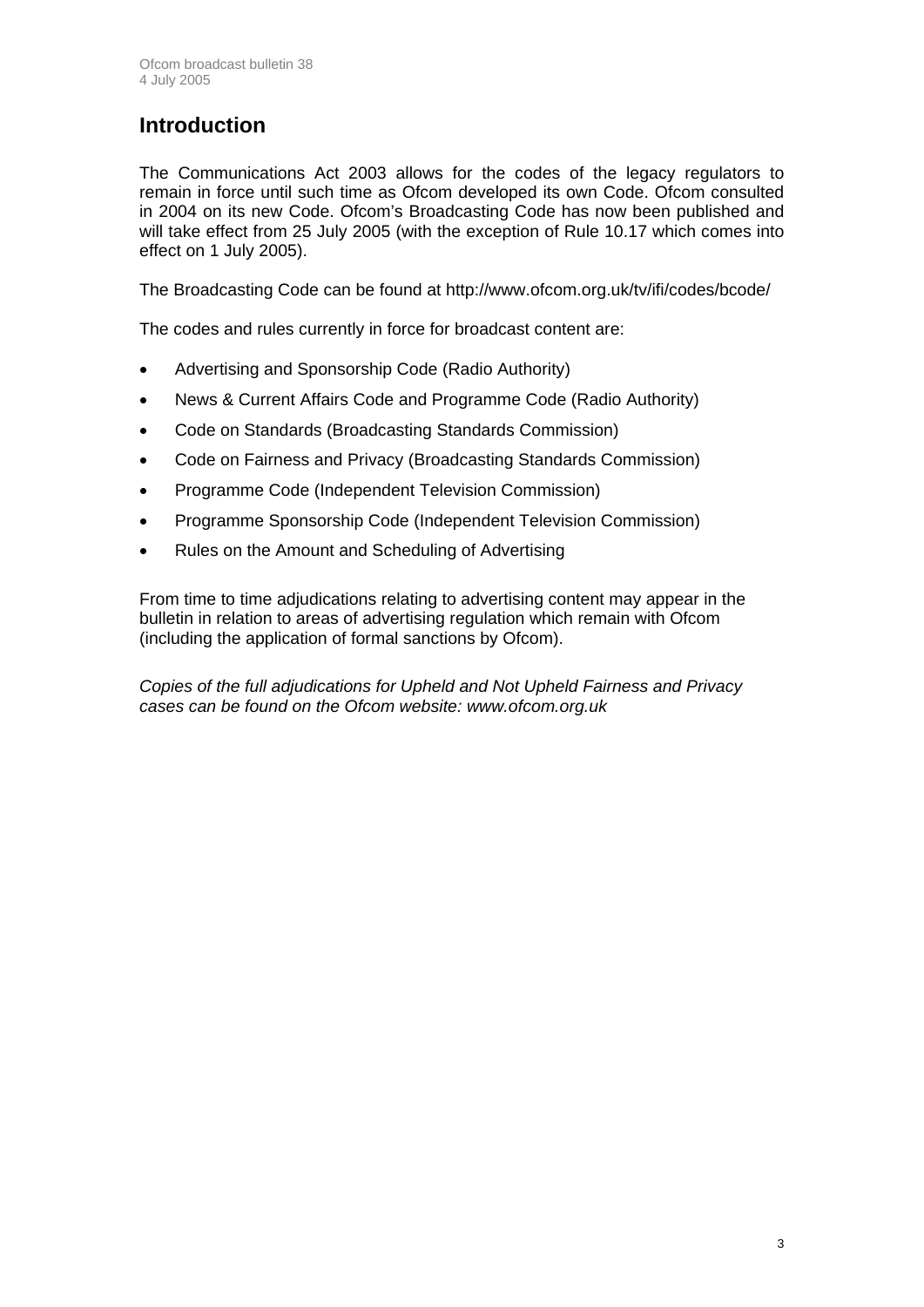# **Standards cases**

# **In Breach**

# **The Best of James Stannage**

*The Hits,16 March 2005, 03:20* 

#### **Introduction**

This programme mixed music with highlights of the presenter's late night 'phone-in, originally broadcast on Key 103 FM (Manchester). A listener was concerned about the presenter's abuse of an Iraq war veteran, who had originally called Key 103 in April 2004.

The veteran had just started to explain why he approved of Britain's intervention in Iraq and query why Iraqis were retaliating against British troops, when the presenter said: "You went in there 'cos you were told to – you don't give a shit". When the presenter then asked the veteran if he knew how naïve he sounded, the veteran responded: "I might sound naïve but at the end of the day I'm not the one that's pretentious and don't give a shit about the world; I'm the one that went in the army, myself…". The presenter then interrupted, largely preventing the caller from adding anything other than his age. He referred to the veteran as a "brainless little dickhead", told him to "shut yer gob" and challenged his "right to join up and go and fire weapons at innocent people". He then called the veteran, "a naïve little baby … a silly little boy", adding, "I'm disgusted by you, I'm disgusted by people like you and the people who join up … you're a little sperm. Please don't insult my intelligence … you're a little baby boy. You know, and if you'd got blown up and had your head blown off, right, maybe it would've taught you a bleedin' lesson … you stupid bastard, you went there 'cos you were bleedin' told to, 'cos you join up and they'll send you anywhere in the friggin' world they bleedin' want you – you sad pathetic brainless little toerag!".

# **Response**

The Hits told us that the presenter was well known for his "robust, provocative, challenging and, occasionally, argumentative style" and that the clips chosen for The Hits reflected this. It added that, as the original broadcasts were live and covered a wide range of topics, the content was often controversial and sometimes close to the limit of what is permissible. Consequently, it had a system of logging compilation items so that, in the event of a complaint about the original broadcast on Key 103 FM, the repeat clip could be withdrawn from the subsequent broadcast on The Hits, to avoid compounding matters.

However, the station acknowledged that when the presenter had disagreed with the caller, he had shouted him down and terminated the call without giving him an adequate opportunity to express his view or challenge those of the presenter. It also acknowledged that the presenter's comments about the caller and other members of the armed forces may have caused offence.

The broadcaster referred to action Key 103 FM had undertaken in February 2005, as part of a disciplinary procedure taken against the presenter. This was in response to a number of complaints concerning his live output. The Hits apologised for its failure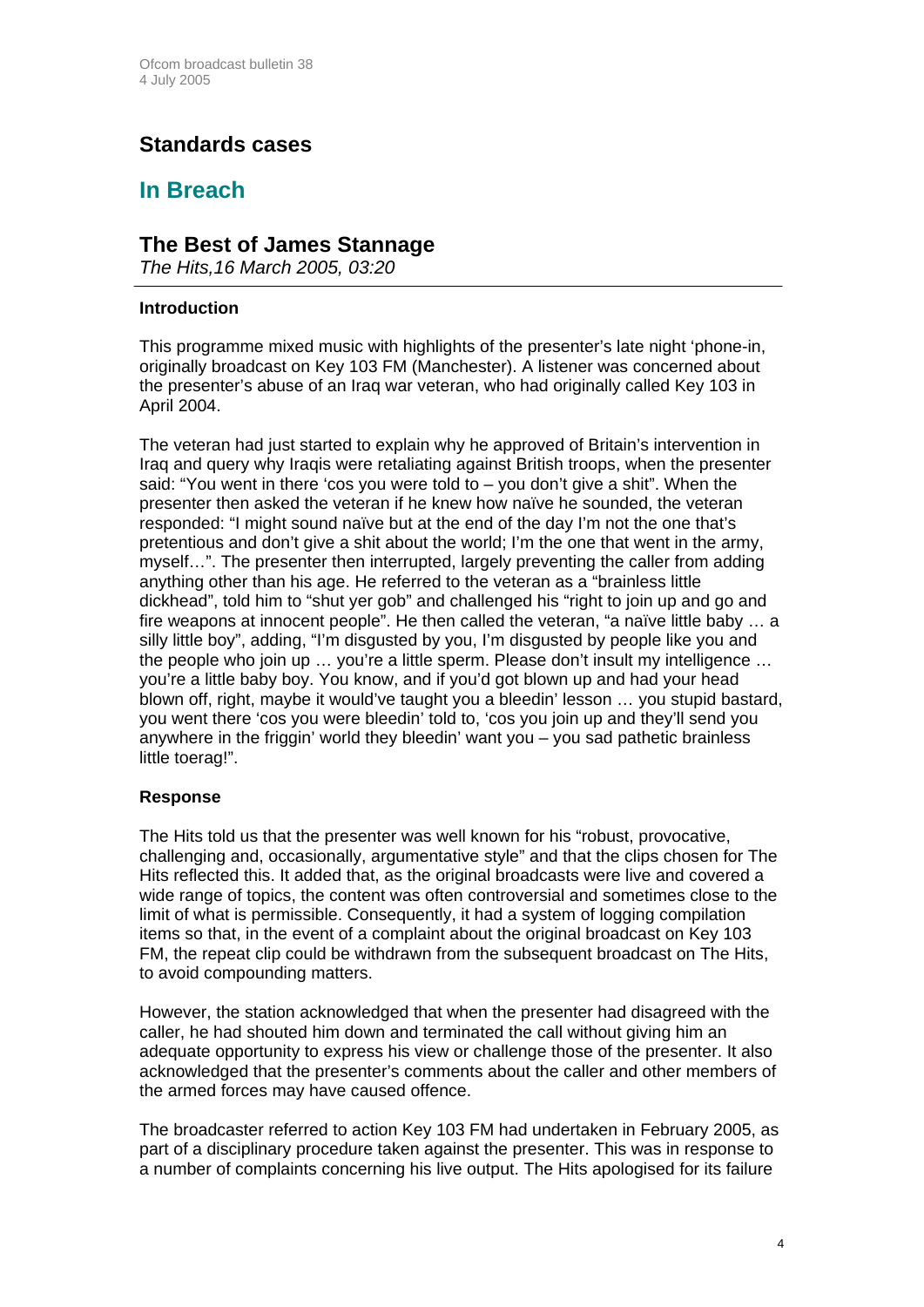to identify that the item was unsuitable for re-transmission. It assured us that its selection process for compilation programmes had been reviewed, to avoid any recurrence.

#### **Decision**

The presenter failed to allow an appropriate and adequate response from others, given with equivalent force, in breach of Rule 1.4 (Presenters' Views) of the News and Current Affairs Code. His subsequent stream of personal abuse was also likely to have caused offence and so in breach of Section 1 (Taste, Decency, Offence to Public Feeling…) of the Programme Code, despite his reputation for being outspoken. We welcome the broadcaster's action and assurances concerning future output. However, we remain concerned that this item had been chosen for rebroadcast by The Hits.

**The programme was in breach of Rule 1.4 (Presenters' Views) of The News and Current Affairs Code and Section 1 (Taste, Decency, Offence to Public Feeling…) of the Programme Code**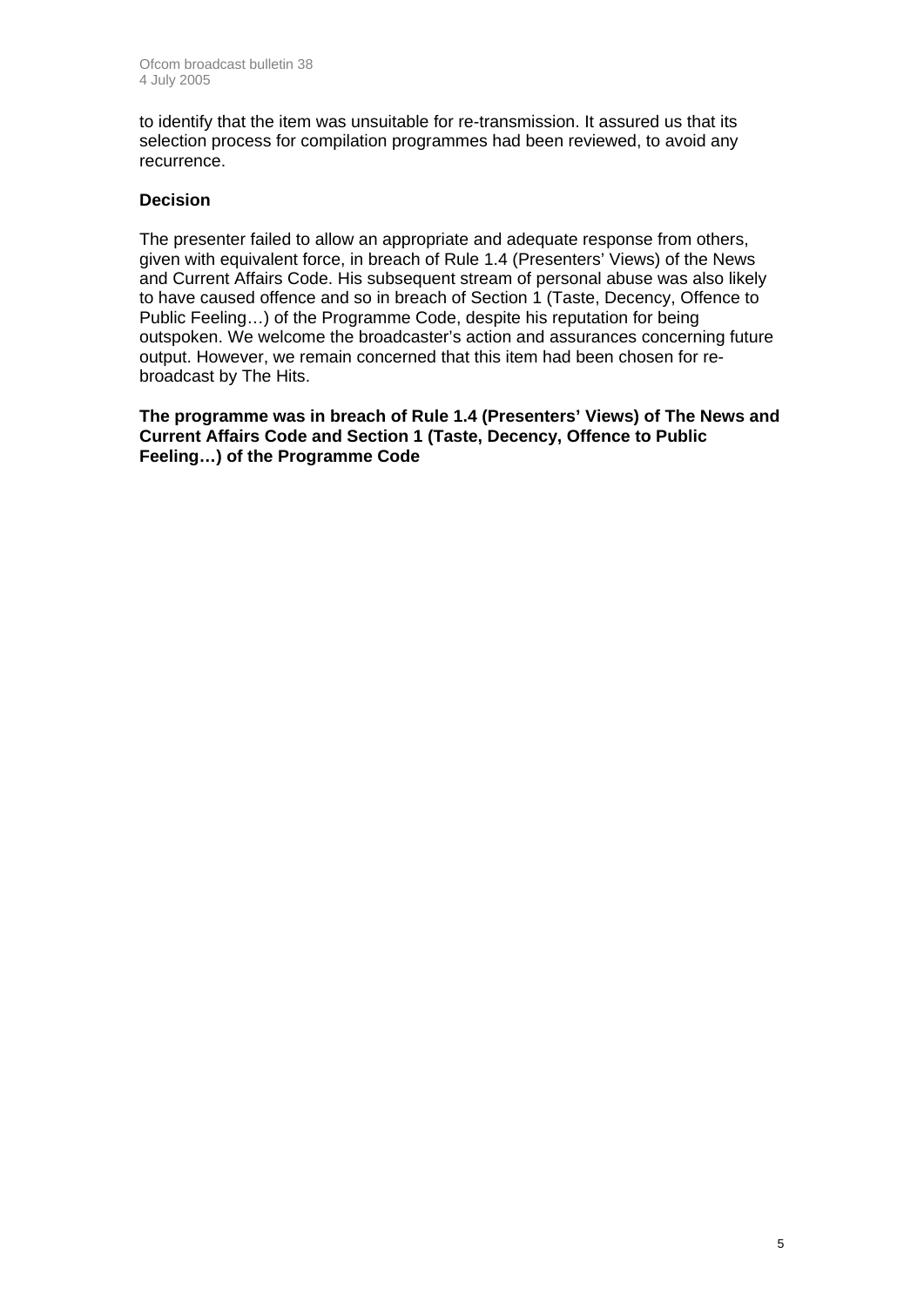# **Resolved**

# **Breakfast Show sponsorship**

*Channel 103 FM (Jersey), various dates May 2005, 06:00*

# **Introduction**

The sponsor credit for the breakfast show referred to, "Cherry Godfrey – home of the 100% mortgage…". Omega Financial Services Limited, a competitor, believed the statement was misleading, as it believed 100% mortgages do not exist in Jersey.

The Codes require that sponsorships for financial products and services are scripted and submitted for central copy clearance by the Radio Advertising Clearance Centre (RACC).

# **Response**

Channel 103 FM apologised for not having sought RACC clearance of the sponsor credit prior to broadcast. This had been a mistake and it assured us that it had changed its operational procedures to ensure that all financial sponsorship credits would be centrally cleared in future.

# **Decision**

We instructed the broadcaster to remove the sponsor credit from air until the appropriate approval had been obtained. However, we welcomed the assurances given and the action taken to ensure future Code compliance. We consider the matter of the sponsorship credit resolved.

# **Complaint resolved**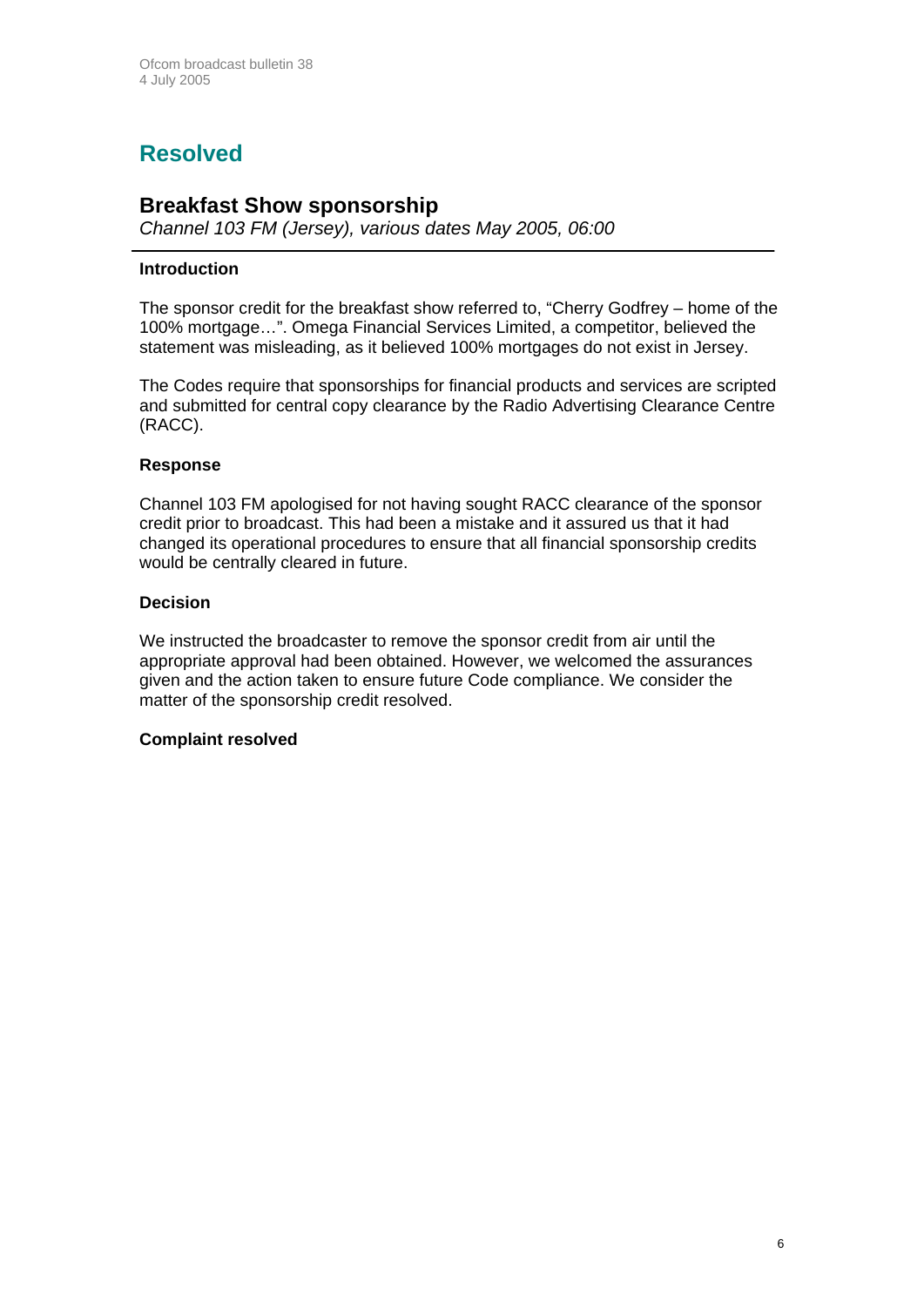# **Soccer AM All Sports Show**  *Sky Sports 1, 9 April 2005, 20:00*

# **Introduction**

In this sports related programme, a presenter announced that they had got some brand new boots to show viewers that were particularly popular in the U.S. They added that the boots were worn by 25% of the NBA stars. The 'Recognise' brand of basketball boots from the 'And1' range was then featured. This was followed by a discussion of next season's boots which viewers were told would be available in October from unnamed selected stores and cost £70. Each pair of boots was given comprehensive coverage, including a full description of their features, with close-ups. We were concerned about issues of Product Placement and Undue Prominence.

# **Response**

Sky said that the *Soccer AM All Sports Show* took a light-hearted look at a variety of sports and sports related issues with two presenters, who treated most items in an irreverent fashion. The series regularly featured new items of sports kit which might be of interest to viewers. Recent items had included Super League shirts, various running shoes, the England cricket shirt and a motorised golf trolley. Sky said that the feature was editorially justified for inclusion in the show as these particular boots were very popular with top American basketball players and would also be regarded as highly fashionable items.

While the boots had been sent to researchers by the manufacturer, no valuable consideration had been received in return for the broadcast. However, the broadcaster acknowledged that, while neither the manufacturer nor retailer had influenced how the boots appeared in the programme, the feature "may have gone too far in providing information about the product in question." It said that it had now discussed the matter with the relevant production staff. Sky assured us that similar output would, in future, be produced in a manner that avoided giving any impression of external commercial influence on the programme as required by the Code.

# **Decision**

Our investigations did not produce any evidence that product placement had occurred. However, we remain concerned about the level of detailed information given about this particular brand of basketball boots. We welcome the broadcaster's recognition of this and its assurance that future programmes will avoid undue prominence of commercial products.

#### **Complaint resolved**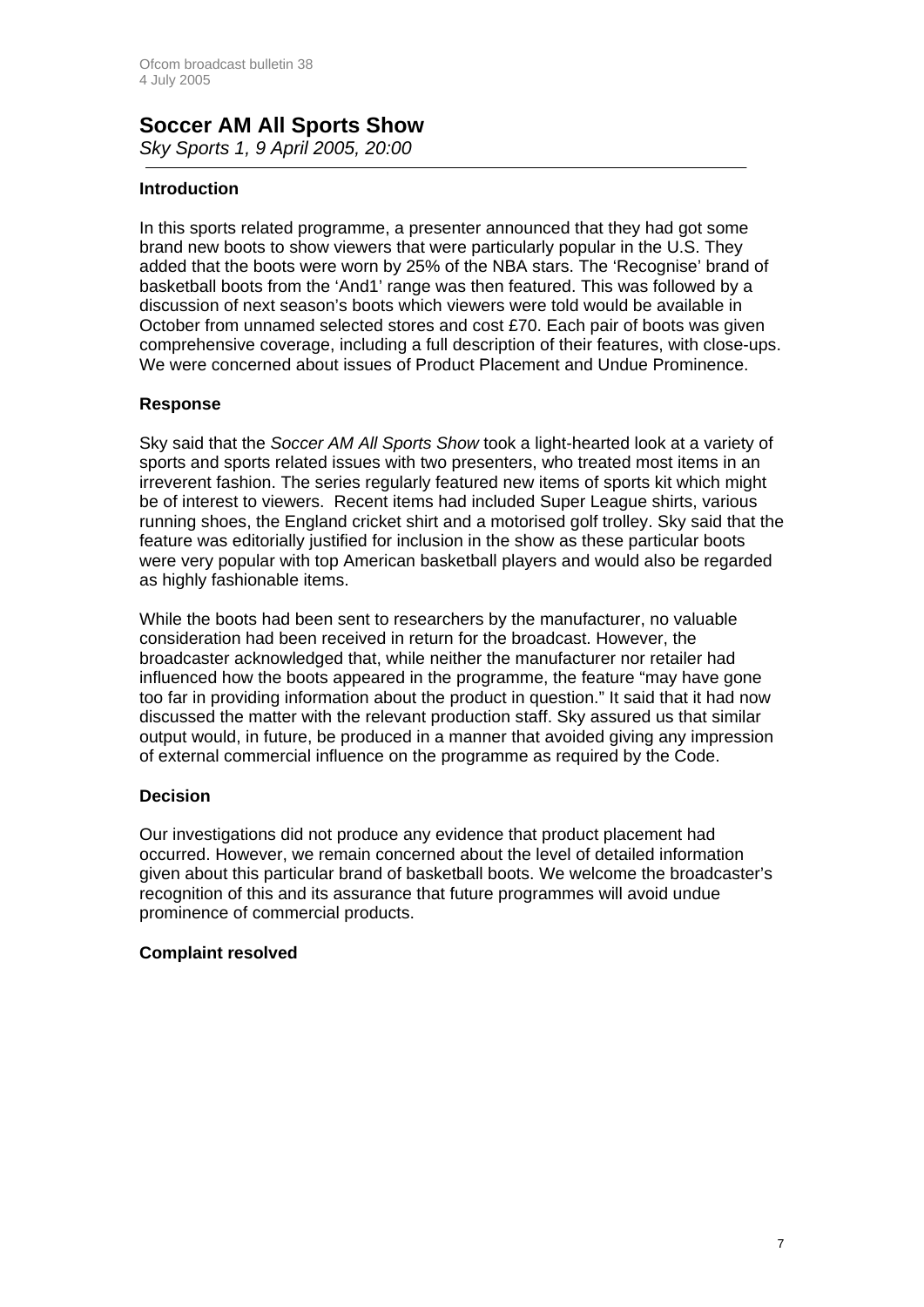# **Road Sign Quiz** *Nation 217, 16 May 2005, 23.00*

# **Introduction**

A competition involved viewers being shown a number of road signs and asked to call a premium rate telephone number to identify those that were incorrect. A complainant claimed that all the signs shown were correct and therefore that the competition could not be won.

# **Response**

Nation 217 told us that in such competitions, a number of common road signs are displayed on screen, with some slightly changed. On this occasion, however, the 'answer' slide was displayed, showing all the correct road signs. Shortly into the competition the mistake was spotted, the game removed and a new puzzle started. However, during the competition, a caller had claimed that none of the signs were incorrect. At the time, this had been discounted as a wrong answer. Following a post show review, this entrant was contacted and sent a cheque for £250, the prize that had been offered at the time of their call, and all subsequent callers were refunded their call costs. The broadcaster added that it had put new systems in place to ensure the error was not repeated.

#### **Decision**

While the broadcaster had clearly made a mistake, the competition had been won retrospectively. We welcomed the action taken by the broadcaster and its assurance concerning future output. This satisfactorily resolved the matter.

#### **Complaint resolved**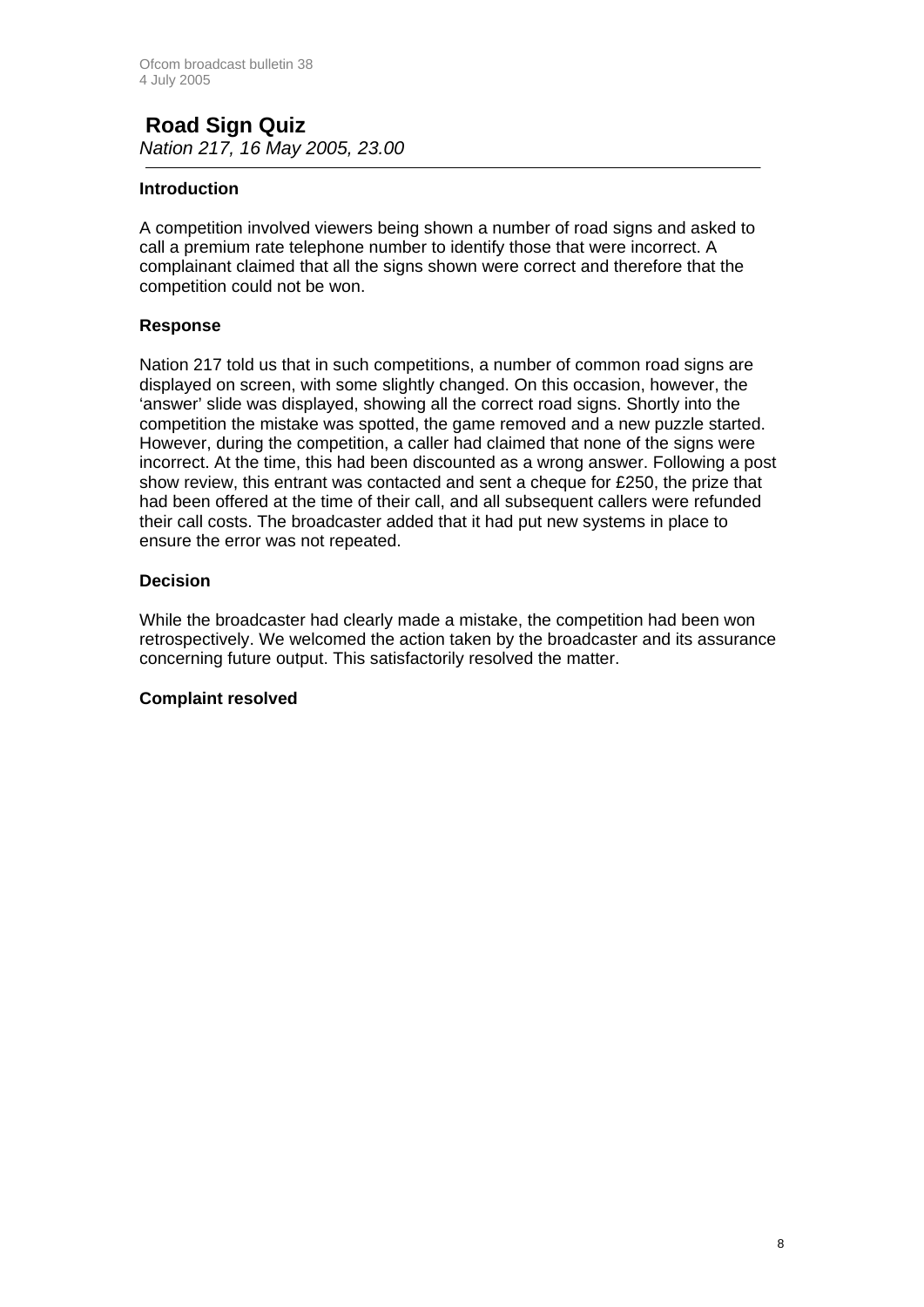# **The Brit Awards – Green Day**

*ITV1, 10 February 2005, 20:50* 

# **Introduction**

As part of the Awards Ceremony, the band Green Day performed their song 'American Idiot' on stage with accompanying lighting effects. One viewer complained that the performance contained 'flashing' light effects. She said that these were of such an intensity and frequency that they were at risk of triggering epileptic seizures in viewers who were susceptible to photo-sensitive epilepsy.

# **Response**

ITV said that the Ceremony was filmed live on the evening of 9 February 2005, and the footage was edited for transmission over the following day. In line with ITV's normal procedure for complying with Ofcom's Flashing Images Guidance<sup>\*</sup>, it used dedicated equipment to check for potential flashing images problems in the postproduction edit. The automated equipment indicated that some portions of the performance were potentially problematic, and these sequences were edited in order to address the issue. The footage was checked again just prior to transmission as part of a final technical compliance assessment. A residual flashing problem was identified, which was referred to senior technical staff for review. As there was insufficient time to carry out a re-edit, and in view of the fact that the automatic equipment had registered the sequence as a 'borderline' case, it was decided to transmit the sequence as it stood. When ITV were notified that Ofcom had received a complaint, a further detailed technical investigation was carried out. Using different measurement techniques, this assessment revealed that the sequence had in fact exceeded the limits set out in Ofcom's Flashing Images Guidance.

ITV said that it had now instigated new compliance procedures for use when there was doubt about whether a sequence complied with the Guidance. In the rare circumstances where it faced very short lead-times to transmission, it would err on the side of caution, and would use last-minute viewer information or warnings via continuity announcements.

# **Decision**

In view of the potential seriousness of a seizure for any viewer who is susceptible to photosensitive epilepsy, it is important that broadcasters have rigorous compliance procedures in place for dealing with flashing images. Although on this occasion the sequence did exceed the normal technical limits for flashing images, we acknowledge the unusually tight deadline for transmission, and the fact that efforts were made to address the problematic material. In view of ITV's commitment to further improve compliance procedures, we consider the matter to be resolved. We have reminded ITV of the need for extreme care in these cases. We have also emphasised the need to exercise caution when relying on automated systems for checking flashing sequences, as such systems cannot provide reliable results in all situations.

# **Complaint Resolved**

*<sup>\* &#</sup>x27;ITC Guidance Note for Licensees on Flashing Images and Regular Patterns in Television': http://www.ofcom.org.uk/tv/ifi/guidance/vrs\_code\_notes/flsh\_imgs/?a=87101*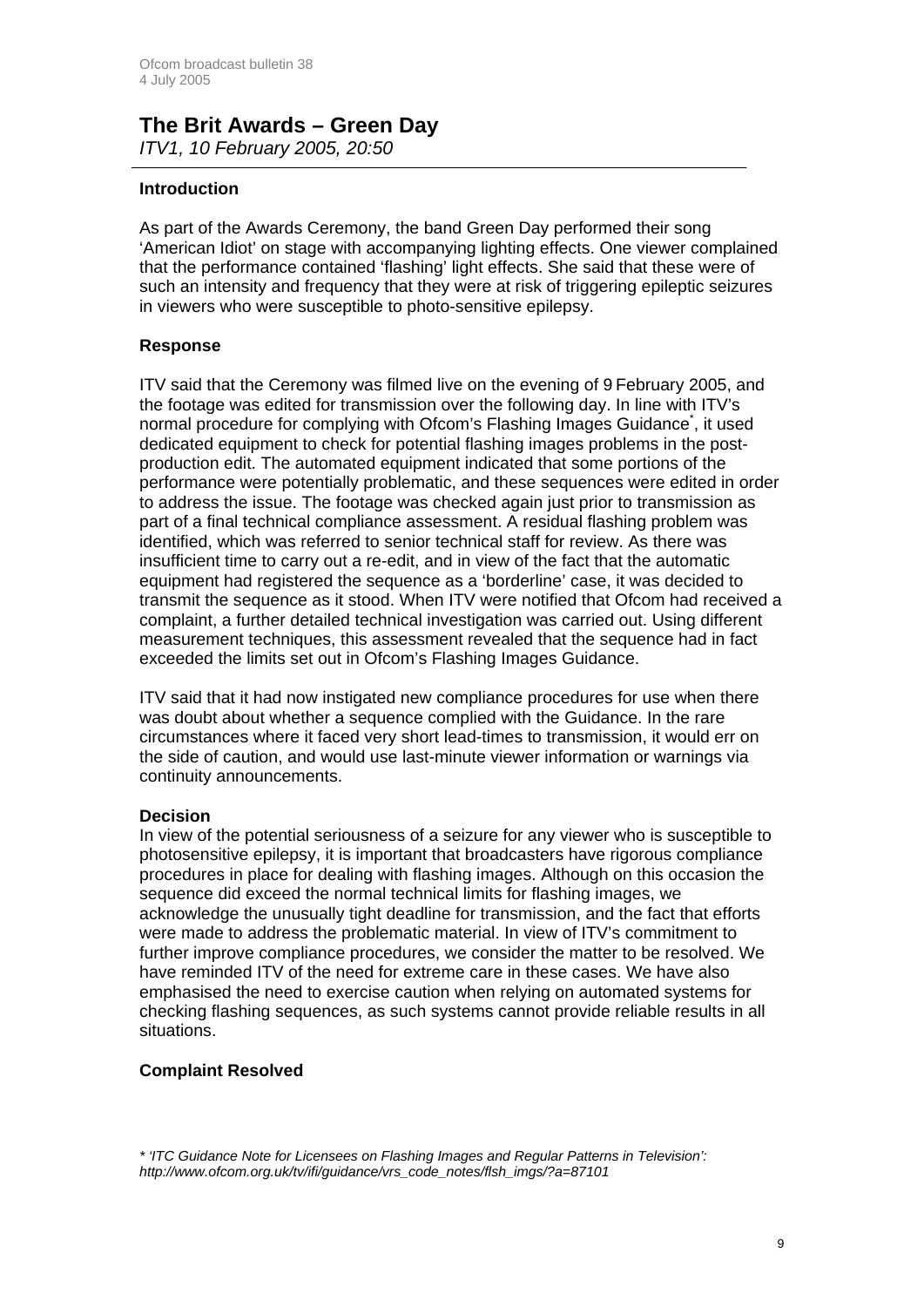# **The Day The Music Died** *BBC Radio 2, 4 December 2004, 13:30*

# **Introduction**

This programme consisted of satirical reviews of music releases. Two listeners complained about a spoof item in which a singer was suggested to be a 'preoperative transgender' person. The listeners were offended by the item, which contained references to male genitalia and shaving which they felt mocked transgender people.

#### **Response**

The BBC said that this comedy programme intended to satirise some of the wellknown figures of the music industry. However the broadcaster agreed that it had misjudged the offence that the item might cause to listeners. The intended target of the humour had been the original artist, rather than any members of the transgender community. The broadcaster apologised to the complainants and undertook to highlight the issues with programme-making colleagues – particularly in the area of comedy and light entertainment. The BBC has subsequently confirmed that it had drawn the potential sensitivities in this area to the attention of producers in radio light entertainment.

# **Decision**

The Code on Standards states that "challenging or deliberately flouting the boundaries of taste in drama and comedy is a time honoured tradition. Although these programmes have a special freedom, this does not give them unlimited licence to be cruel or to humiliate individuals or groups gratuitously".

In our Finding on BBC1's *Breakfast* (Bulletin 5) we noted the BBC's statement that "as a result of this (a complaint about the mocking of transgender people), and other similar complaints, the general issue of the depiction of transsexual people in BBC output has been discussed at a forum for senior editors. This will help to raise awareness of such issues."

Although we appreciate the difficulties of communicating information across the diverse genres, we are disappointed that, despite the previous forum, it was subsequently necessary for the BBC to revisit the issue with producers in radio light entertainment. We would hope that a similar issue would not arise again.

# **The original decision not to uphold the complaint was reviewed on appeal**

#### **Complaint Resolved**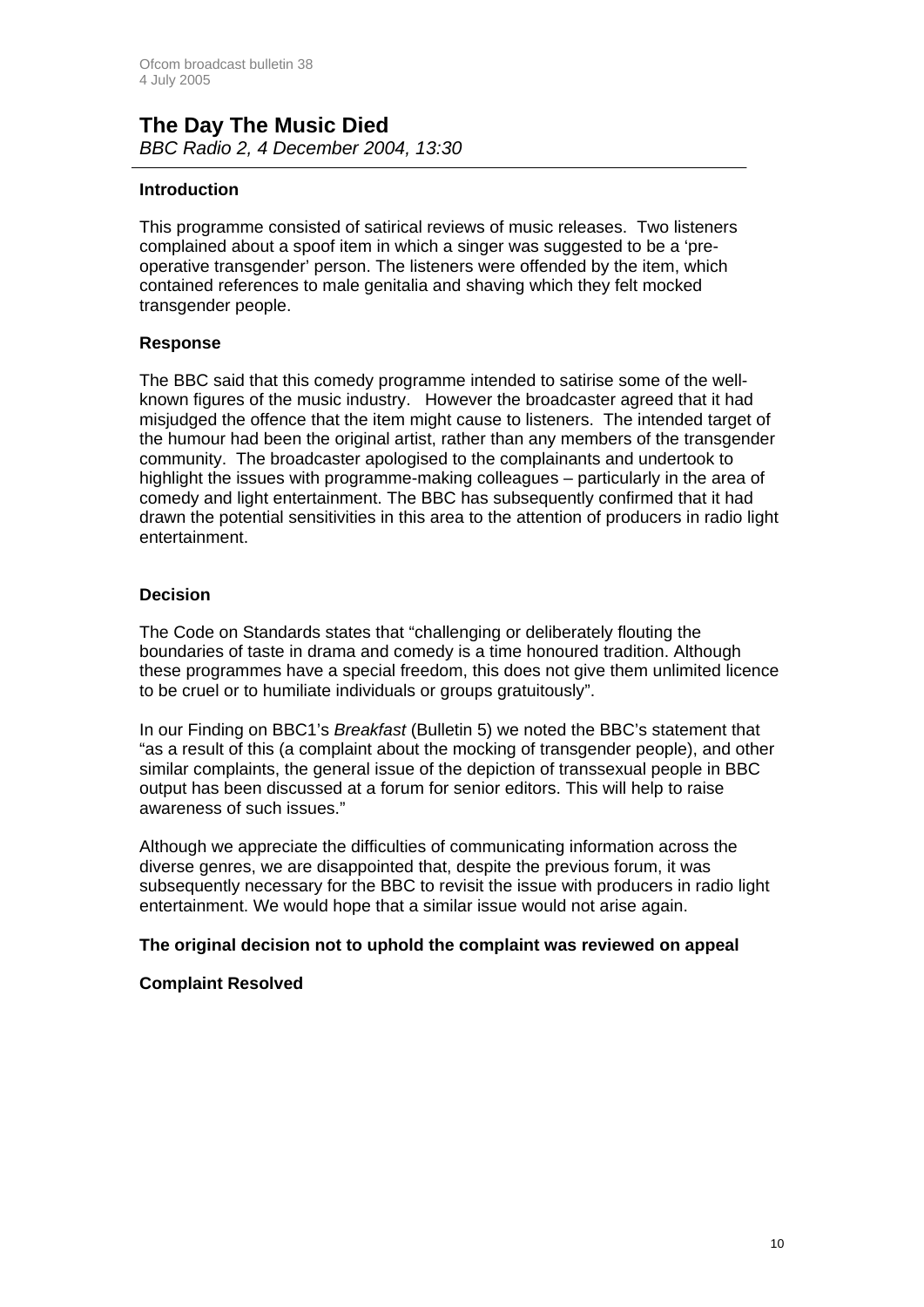# **Other programmes not in breach/out of remit**

**1 June – 14 June** 

| Programme                                              | <b>Trans Date</b>        | <b>Channel</b>         | Category            | No. of<br><b>Complaint</b><br>s |
|--------------------------------------------------------|--------------------------|------------------------|---------------------|---------------------------------|
|                                                        |                          |                        |                     |                                 |
| 18 Stone of Idiot                                      | 10/06/2005               | Channel 4              | Offence             | 1                               |
| 2-Ten FM                                               | 06/06/2005               | 2 Ten FM               | Offence             | 1                               |
| 24                                                     | 22/05/2005               | Sky One                | Offence             | 1                               |
| 8 Out of 10 Cats                                       | 03/06/2005               | Channel 4              | Offence             | 1                               |
|                                                        |                          |                        | Religious           |                                 |
| 9/11: The Plane that Hit the Tower                     | 30/05/2005               | Five                   | Offence             | 1                               |
| Airline                                                | 30/05/2005               | ITV1                   | Offence             | 1                               |
| Art Attack                                             | 14/05/2005               | Disney<br>Channel      | Offence             | 1                               |
| <b>Bad Girls</b>                                       | 31/05/2005               | ITV1                   | Offence             | 1                               |
| <b>Bad Girls</b>                                       | 07/06/2005               | ITV1                   | Offence             | 1                               |
| <b>BBC GMR</b>                                         | 02/06/2005               | <b>BBC GMR</b>         | Offence             | 1                               |
| Big Brother 6                                          | 17/06/2004               | Channel 4              | Offence             | 1                               |
| Big Brother 6                                          | 20/05/2005               | Channel 4              | Offence             | $\overline{2}$                  |
| Big Brother 6                                          | 30/05/2005               | Channel 4              | Language            | $\overline{2}$                  |
| Big Brother 6                                          | 29/05/2005               | Channel 4              | Offence             | 1                               |
| Big Brother 6                                          | 31/05/2005               | Channel 4              | Offence             | $\overline{2}$                  |
| Big Brother 6                                          | 01/05/2005               | Channel 4              | Offence             | 1                               |
| Big Brother 6                                          | 01/06/2005               | Channel 4              | Offence             | 1                               |
| Big Brother 6                                          | 06/06/2005               | Channel 4              | Offence             | 3                               |
| Big Brother 6                                          | 07/06/2005               | Channel 4              | Offence             | 1                               |
| Big Brother 6                                          | 08/06/2005               | Channel 4              | Offence             | $\overline{2}$                  |
| Big Brother 6                                          | 10/06/2005               | Channel 4              | Offence             | 1                               |
| Big Brother 6                                          | 09/06/2005               | Channel 4              | Offence             | 1                               |
|                                                        |                          |                        | Sexual              |                                 |
| Big Brother's Little Brother                           | 01/06/2004               | Channel 4              | Portrayal           | 1                               |
| <b>Big Brother's Little Brother</b>                    | 07/06/2004               | Channel 4              | Offence             | 1                               |
| Big Brother's Little Brother                           | 02/06/2005               | Channel 4              | Scheduling          | 1                               |
| Big Brother's Little Brother                           | 10/06/2005               | Channel 4              | Offence             | 1<br>1                          |
| <b>Bollocks to Cancer</b><br><b>Bollocks to Cancer</b> | 08/06/2005<br>09/06/2005 | Channel 4<br>Channel 4 | Language            | 1                               |
| Born and Bred                                          | 01/06/2005               | BBC1                   | Language<br>Offence | 1                               |
| Breakfast - BBC R5 Live                                | 03/06/2005               | <b>BBC R5 Live</b>     | Offence             | 1                               |
| <b>Canadian Grand Prix</b>                             | 11/06/2005               | ITV1                   | Offence             | 1                               |
| Celebrity Love Island                                  | 31/05/2005               | ITV1                   | Offence             | 1                               |
| Celebrity Love Island                                  | 03/06/2005               | ITV1                   | Offence             | 1                               |
| Channel 4 Ashes promotion                              | 03/06/2005               | Channel 4              | Offence             | 1                               |
|                                                        |                          |                        | Religious           |                                 |
| Channel 4 News                                         | 03/06/2005               | Channel 4              | Offence             | 1                               |
| Choice FM                                              | 07/01/2005               | Capital FM             | Language            | 1                               |
| Club Asia                                              | 19/05/2005               | Club Asia              | Language            | 1                               |
| Colin and Edith                                        | 07/06/2005               | <b>BBC Radio 1</b>     | Language            | 1                               |
| Comic Relief Does Fame Academy                         | 09/03/2005               | BBC1                   | Offence             | 1                               |
| Comic Relief Does Fame Academy                         | 07/03/2005               | BBC1                   | Offence             | 1                               |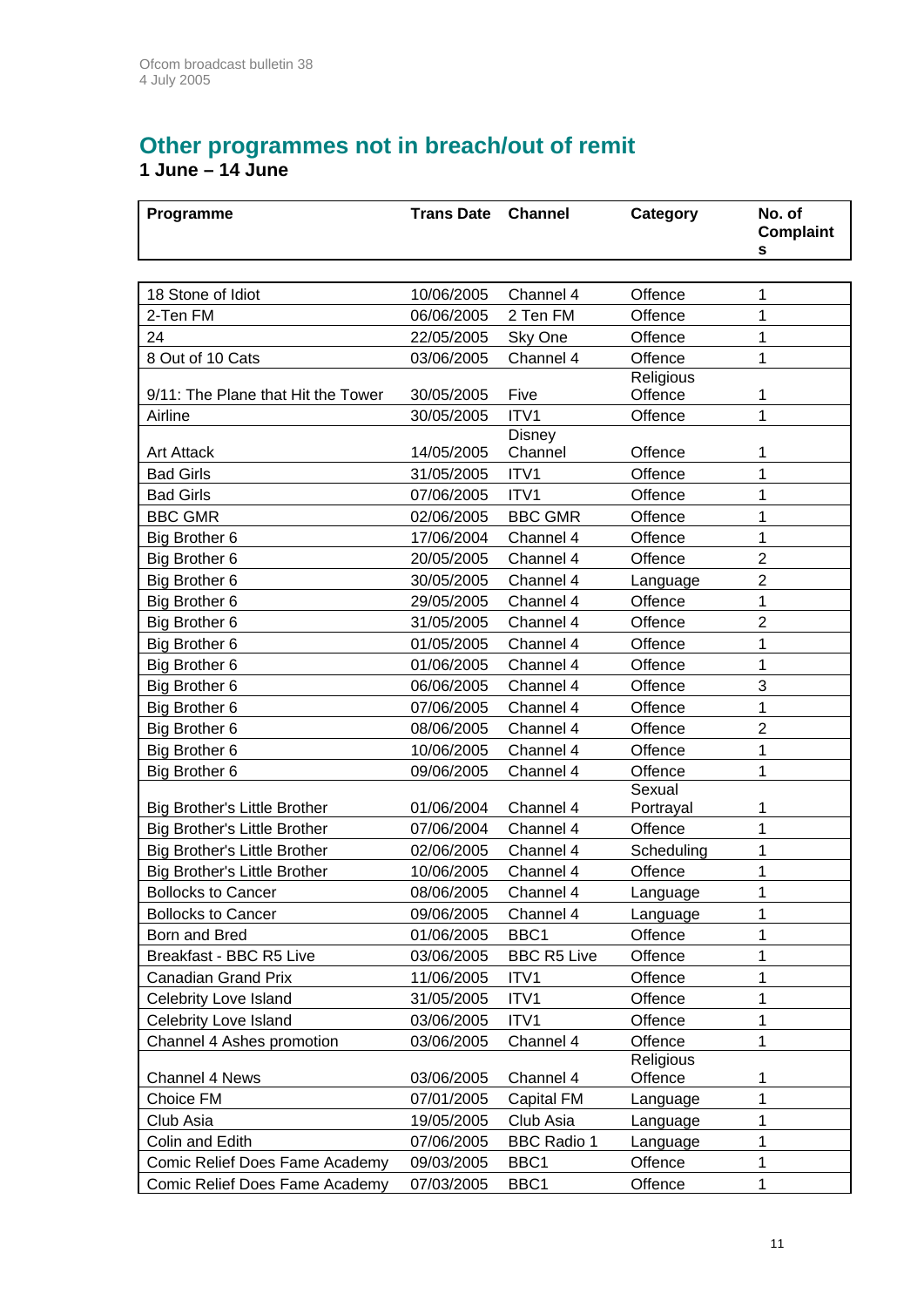| <b>Coronation Street</b>   | 08/04/2005 | ITV1             | Offence              | 1                       |
|----------------------------|------------|------------------|----------------------|-------------------------|
| <b>Coronation Street</b>   | 11/04/2005 | ITV1             | Offence              | 1                       |
| <b>Coronation Street</b>   | 13/04/2005 | ITV1             | Misleading           | $\overline{2}$          |
| <b>Coronation Street</b>   | 22/04/2005 | ITV1             | Offence              | 1                       |
| <b>Coronation Street</b>   | 01/06/2005 | ITV1             | Offence              | 1                       |
| Deep Jungle                | 24/05/2005 | ITV1             | Offence              | 1                       |
| Derren Brown Messiah       | 04/01/2005 | Channel 4        | Religious<br>Offence | 1                       |
| Derren Brown Messiah       | 05/01/2005 | Channel 4        | Religious<br>Offence | 1                       |
| Dispatches                 | 23/05/2005 | Channel 4        | Offence              | 1                       |
| <b>DIY Dads</b>            | 01/06/2005 | Challenge TV     | Offence              | 1                       |
| Dr Who                     | 09/04/2005 | BBC1             | Scheduling           | $\overline{\mathbf{4}}$ |
| Dr Who                     | 04/06/2005 | BBC1             | Offence              | 1                       |
| Dream Team                 | 20/11/2004 | Sky One          | Sexual<br>Portrayal  | 1                       |
| Dream Team                 | 23/05/2005 | Sky One          | Offence              | 1                       |
| Emmerdale                  | 25/03/2005 | ITV1             | Scheduling           | 1                       |
| Emmerdale                  | 26/05/2005 | ITV1             | Language             | $\mathbf 1$             |
| Emmerdale                  | 06/06/2005 | ITV1             | Violence             | 1                       |
| Emmerdale                  | 24/05/2005 | ITV1             | Offence              | $\overline{1}$          |
| FA Cup Final - Live        | 21/05/2005 | BBC1             | Language             | 1                       |
| <b>Fat families</b>        | 07/06/2005 | ITV1             | Offence              | 1                       |
| <b>FHM</b>                 | 25/05/2005 | <b>FHM</b>       | Offence              | 1                       |
| <b>Fifth Gear</b>          | 01/04/2005 | Five             | Offence              | 1                       |
| Footballers' Wives         | 07/04/2005 | ITV1             | Offence              | $\mathbf 1$             |
| <b>Footballers' Wives</b>  | 09/05/2005 | ITV2             | Offence              | 1                       |
| Footballers' Wives         | 01/06/2005 | ITV2             | Offence              | 1                       |
| <b>GMTV</b>                | 27/02/2005 | ITV1             | Impartiality         | 1                       |
| <b>GMTV</b>                | 10/06/2005 | ITV1             | Offence              | 1                       |
| Grab a Grand               | 29/05/2005 | Get Lucky TV     | Offence              | 1                       |
| Grab a Grand               | 09/06/2005 | Get Lucky TV     | Offence              | 1                       |
| <b>GWR FM</b>              | 19/05/2005 | <b>GWR FM</b>    | Offence              | 1                       |
| Have I Got News For You    | 20/05/2005 | BBC1             | Offence              | 1                       |
| Have I Got News For You    | 28/05/2005 | BBC <sub>2</sub> | Offence              | 1                       |
| <b>Holiday Showdown</b>    | 01/06/2005 | ITV1             | Offence              | 1                       |
| <b>Holiday Showdown</b>    | 08/06/2005 | ITV1             | Offence              | 1                       |
| Holiday Showdown           | 10/06/2005 | ITV1             | Offence              | 1                       |
| Hollyoaks: In Too Deep     | 31/05/2005 | Channel 4        | Offence              | 1                       |
| <b>ITV News</b>            | 07/06/2005 | ITV1             | Accuracy             | 1                       |
| James Stannage             | 31/03/2005 | <b>Key103</b>    | Religious<br>Offence | 1                       |
| James Stannage             | 25/05/2005 | <b>Key103</b>    | Offence              | 1                       |
|                            |            |                  | Religious            |                         |
| Jerry Springer - The Opera | 08/01/2005 | BBC <sub>2</sub> | Offence              | 2                       |
| Just for Laughs            | 14/05/2005 | BBC1             | Offence              | 1                       |
| Kiss 100 FM Breakfast      | 17/05/2005 | Kiss 100 FM      | Language             | 1                       |
| Kiss 100 FM Breakfast      | 11/05/2005 | Kiss 100 FM      | Offence              | 1                       |
| Kiss FM                    | 02/06/2005 | Kiss 100 FM      | Offence              | 1                       |
| <b>LBC Programme</b>       | 04/05/2005 | LBC97.3          | Offence              | 1                       |
| <b>LBC Programme</b>       | 10/05/2005 | LBC97.3          | Offence              | $\overline{c}$          |
| <b>LBC Programme</b>       | 13/05/2005 | LBC97.3          | Offence              | 1                       |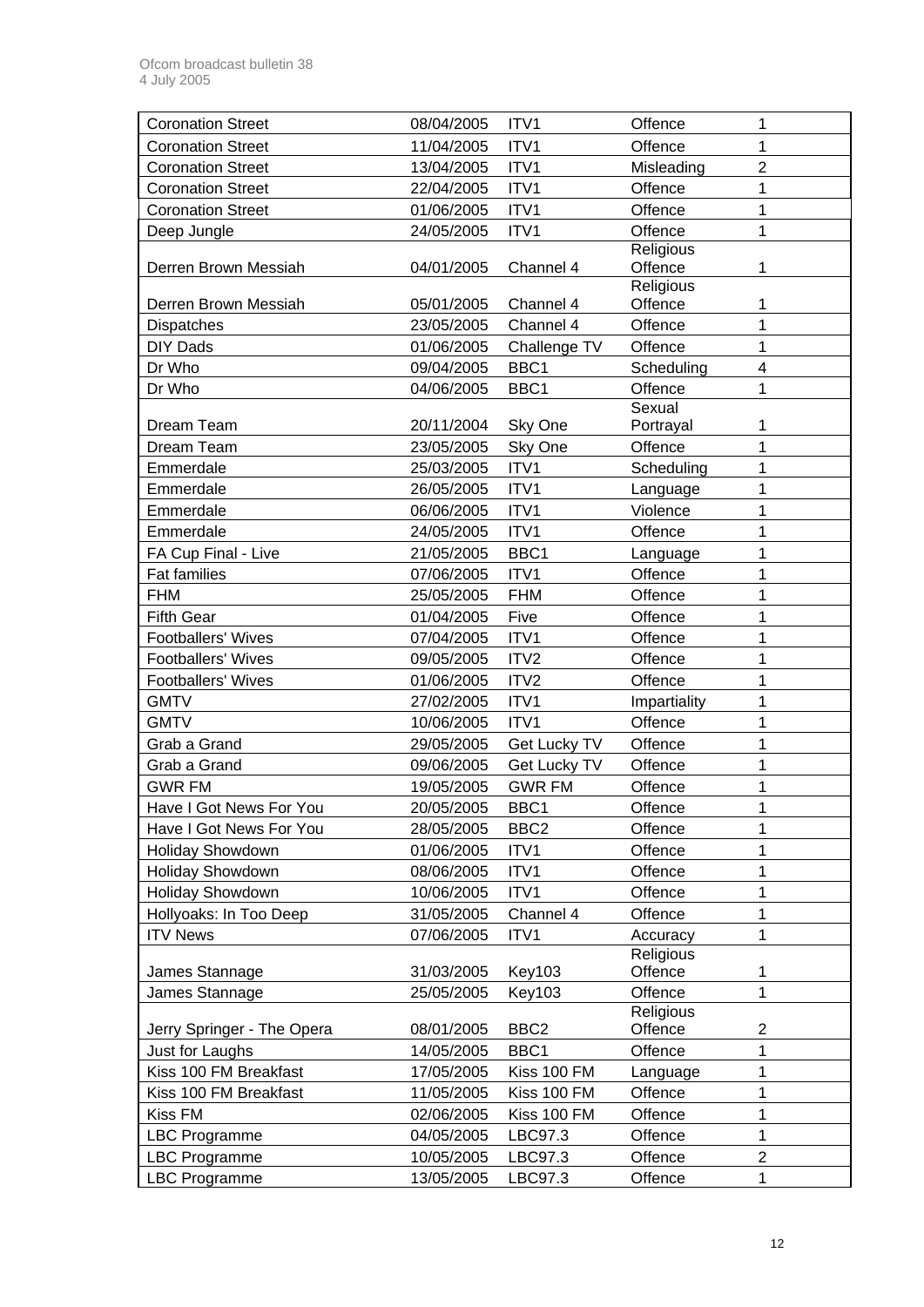| Legal Weapon                                         | 25/05/2005 | BBC1               | Offence      | 1              |
|------------------------------------------------------|------------|--------------------|--------------|----------------|
| Life Isn't All Ha Ha Hee Hee                         | 13/06/2005 | BBC <sub>2</sub>   | Offence      | 1              |
| <b>Meridian News</b>                                 | 02/06/2005 | ITV1               | Impartiality | 1              |
| Metro Radio                                          | 17/05/2005 | Metro FM           | Offence      | 1              |
| Metro Radio                                          | 08/06/2005 | Metro FM           | Offence      | 1              |
| Mirror, Signal, Manoeuvre                            | 08/06/2005 | BBC1               | Language     | 1              |
| <b>Monkey Trousers</b>                               | 20/05/2005 | ITV1               | Offence      | 1              |
| Murder in Suburbia                                   | 04/06/2005 | ITV1               | Offence      | 1              |
| Murphy's Law                                         | 09/06/2005 | BBC1               | Offence      | 1              |
|                                                      |            |                    | Sexual       |                |
| My Family                                            | 23/05/2005 | BBC1               | Portrayal    | 1              |
|                                                      |            | National           |              |                |
| National Geographic                                  | 26/05/2005 | Geographic         | Offence      | 1              |
| Neighbours                                           | 09/05/2005 | BBC1               | Offence      | 1              |
| <b>OBE Television</b>                                | 28/05/2005 | <b>OBE</b>         | Offence      | 1              |
| Power Lesbians                                       | 29/05/2005 | Sky One            | Offence      | 1              |
| Presumed Innocent                                    | 02/06/2005 | Five               | Offence      | 1              |
| Princes in the Tower                                 | 12/05/2005 | Channel 4          | Language     | 1              |
| Ramsay's Kitchen Nightmares                          | 24/05/2005 | Channel 4          | Offence      | 1              |
| Rangers TV                                           | 26/05/2005 | Rangers TV         | Offence      | 1              |
|                                                      |            |                    | Sexual       |                |
| Richard and Judy                                     | 07/06/2005 | Channel 4          | Portrayal    | 1              |
| Richard and Judy                                     | 09/06/2005 | Channel 4          | Offence      | $\overline{2}$ |
| Ricki Lake                                           | 30/05/2005 | ITV2               | Offence      | 1              |
| <b>Ricky Gervais: Politics</b>                       | 02/06/2005 | Channel 4          | Language     | $\overline{c}$ |
| Robin Hood - Prince of Thieves                       | 30/05/2005 | BBC1               | Offence      | 1              |
| <b>Scott Mills</b>                                   | 09/06/2005 | <b>BBC Radio 1</b> | Offence      | 1              |
| Sea of Souls                                         | 08/01/2005 | BBC1               | Offence      | 1              |
|                                                      |            |                    | Religious    |                |
| <b>Sky News</b>                                      | 09/01/2005 | <b>Sky News</b>    | Offence      | 1              |
| <b>Sky News</b>                                      | 26/05/2005 | <b>Sky News</b>    | Offence      | 1              |
| <b>Sky Sports</b>                                    | 21/05/2005 | <b>Sky Sports</b>  | Offence      | 1              |
| <b>Stalking Pete Docherty</b>                        | 17/05/2005 | Channel 4          | Offence      | 1              |
| Tarrant on TV                                        | 17/02/2005 | ITV1               | Offence      | 1              |
| Tarrant on TV                                        | 06/06/2005 | ITV1               | Offence      | 1              |
|                                                      |            | The Advert         |              |                |
| The Advert Channel                                   | 22/02/2005 | Channel            | Scheduling   | 1              |
| The Apprentice                                       | 03/06/2005 | BBC <sub>2</sub>   | Language     | 1              |
| The Bill                                             | 01/06/2005 | ITV1               | Language     | 1              |
| The Contender                                        | 06/06/2005 | ITV <sub>2</sub>   | Offence      | 4              |
| The Contender                                        | 08/06/2005 | ITV2               | Offence      | 1              |
| The Farm                                             | 24/05/2005 | Five               | Offence      | 1              |
| The Hits                                             | 18/04/2005 | The Hits           | Language     | 1              |
| The Last Detective                                   | 05/06/2005 | ITV1               | Misleading   | 1              |
| The League of Gentlemen                              | 17/05/2005 | BBC <sub>2</sub>   | Offence      | 1              |
| The News Quiz                                        | 27/05/2005 | <b>BBC Radio 4</b> | Offence      | 1              |
|                                                      |            |                    | Sexual       |                |
| The Sex.Com Story                                    | 01/06/2005 | Five               | Portrayal    | 1              |
| The Springer Show<br>The World's Most Elusive Serial | 09/06/2005 | ITV1               | Offence      | 1              |
| Killer                                               | 30/05/2005 | Five               | Offence      | 1              |
| The Wright Stuff                                     | 27/05/2005 | Five               | Offence      | 1              |
|                                                      |            |                    |              |                |